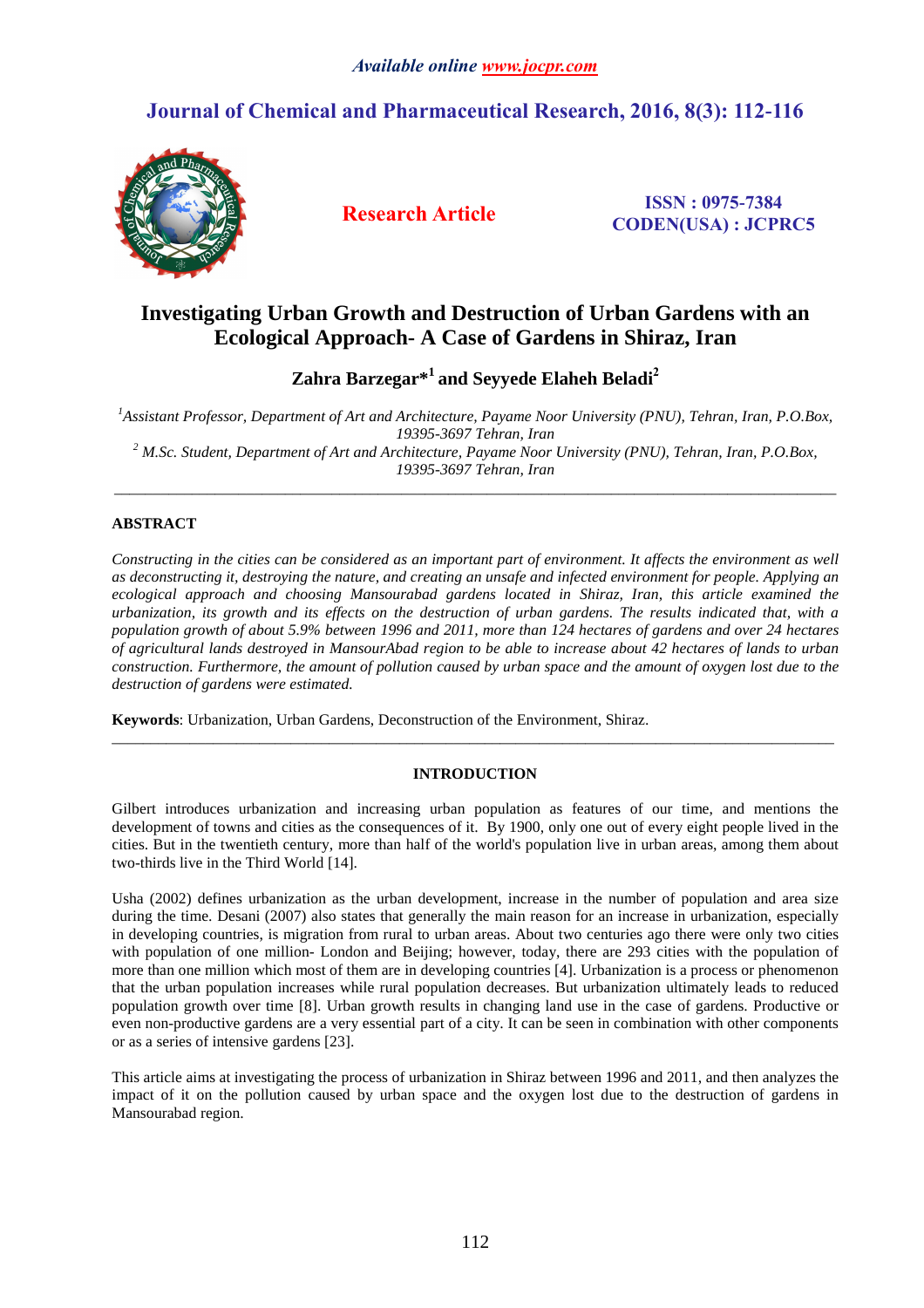## **Literature Review**

About 4000 BC, there had been only a few cities in the world. They were small and a large rural population supported them. Cities began to develop from nineteenth century and in the twentieth century the world has witnessed large urban areas with a high population density [17].

\_\_\_\_\_\_\_\_\_\_\_\_\_\_\_\_\_\_\_\_\_\_\_\_\_\_\_\_\_\_\_\_\_\_\_\_\_\_\_\_\_\_\_\_\_\_\_\_\_\_\_\_\_\_\_\_\_\_\_\_\_\_\_\_\_\_\_\_\_\_\_\_\_\_\_\_\_\_

In 1801, Britain contained 865,000 people and it was near to get one million people. At that time, London and Wales only contained 10% of country's population. In 1901, less than 35% of the UK population lived in the cities; but in 1951, the population of London and Wales increased about 38.6% and 69.3% respectively [17]. The rate of urbanization in Iran was 61.2% in 2006, and 67.6 in 2011 [20].

Golmohammadi, et al. (2010) stated that the urban sector has developed rapidly in the last fifty years and especially in the past two decades. It forms nearly seventy percent of Iranian society up to now. This amount is sharply increasing. Ghanbarinasab and Valadbeygi (2010) also argue that the rural and urban populations affect environment by using different energy resources and ecosystems; and if the environment cannot meet these requirements, the ecology will lost [4]. One of the most important demographic phenomenons is rapid urban growth and urban population increase as a result of economic and industrial development. In recent decades, the economists and researchers have shown an inclination for the consequences of urbanization, especially its effects on the environment and accelerating the process of resource depletion and the impact of it on consumption patterns in general and the pattern of energy consumption and emissions, in particular. Such an unprecedented growth requires additional infrastructure. The result will be the consumption of greater resources and a pressure on ecosystems. Therefore, due to the impact of urbanization on energy consumption and carbon dioxide emissions in developing countries, this is taken into consideration by the authorities significantly [8].

Public space has been used for different occasions such as national events, announcing news, etc. in Iran. Green public spaces such as Chaharbagh was created as an important part of Iranian cities. Therefore, the public spaces have been used as a place for social communication, national and religious ceremonies. Among the different types of urban space in ancient cities of Iran, gardens has played an important role regarding their importance in providing urban green spaces, as well as their social and environmental role [13]. Estehman (2004) stated that converting forest and grassland to urban land are directly traceable by satellite photos. Friedman (2011) examined increase in energy consumption and air pollution in New York, and argues for the need to take serious decisions to control them as well as to control the urban development [4]. Green spaces have a vital role in increasing the quality of life in urban areas. These spaces can change the adverse weather, preserve biodiversity and promote human health. In fact, they act as a visual display to avoid the monotony of space and remove the noise [13].

Ahani, et al (2009) also assessed the land use changes and Tangeh-Sorkh watershed in Shiraz by using satellite photos.

## **Case Study**

Shiraz the capital of Fars province is one of the most populous cities in south of Iran. It is located in  $52^{\circ}34'$ longitude and 58°28′ latitude and it is 1488 m above sea level [4]. It is placed in a semiarid climate with an annual average rainfall of 320 mm [10]. At the 1996 census, the population of the city was 263,243 and it increased in 2011 to 1,460,665 (Table 1). This means it has increase 1.4 % between 1996 and 2011 while the population of Iran shows a 1.25% increase (Table 2).

Mansourabad gardens (Fig. 1) are located in region 6 and in the northwest of Shiraz. It is limited by Akbarabad ring from north, Niyayesh Blv. from south, Chamran and Sanaye Blv from west and Mansourabad from east. 15% of population is living in region 6 (equal to 79,083) (Table 3).

#### **Table 1: Shiraz and Iran population between 1996 and 2011 [20]**

| vear              | 1996     | 2011     |
|-------------------|----------|----------|
| Shiraz population | 1053025  | 1460665  |
| Iran population   | 60055488 | 75149669 |

**Table 2: the process of population growth rate between 1996 and 2011 [20]** 

| vear | population | growth rate |
|------|------------|-------------|
| 1996 | 1053025    | 1.59        |
| 2006 | 1227331    | 2.52        |
| 2011 | 1460665    | 3.21        |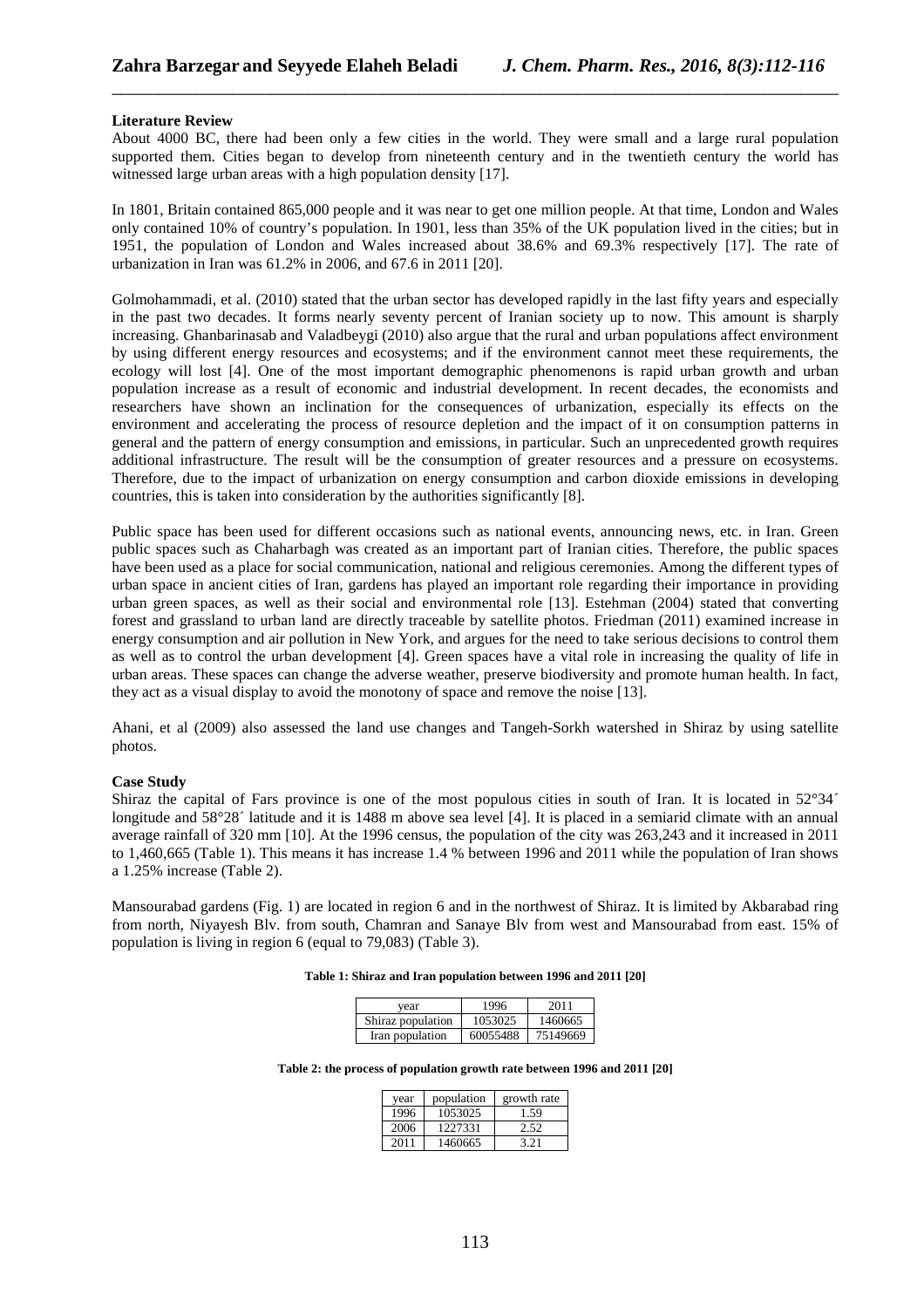

satellite photos, 2001



satellite photos, 2015

## **Fig. 1: Case study location [16]**

\_\_\_\_\_\_\_\_\_\_\_\_\_\_\_\_\_\_\_\_\_\_\_\_\_\_\_\_\_\_\_\_\_\_\_\_\_\_\_\_\_\_\_\_\_\_\_\_\_\_\_\_\_\_\_\_\_\_\_\_\_\_\_\_\_\_\_\_\_\_\_\_\_\_\_\_\_\_

**Table 3: characteristics of region 6 in Shiraz [19]**

|          | Area (h) | percentage | population | percentage | Gross population density |
|----------|----------|------------|------------|------------|--------------------------|
| Region 6 | 2770     |            | 79083      |            | 790<br>.∠c               |
| City     | 8622     | 100        | 1314437    | 100        | 7C<br>0.70               |

# **RESULTS AND DISCUSSION**

a) Urbanization growth and destruction of gardens and farmlands

Satellite photos of Mansourabad, Shiraz

Urban gardens play a vital role in sustainable urban management. They reduce air pollution by absorbing  $Co<sub>2</sub>$  and release oxygen back into atmosphere to guarantee human health. Gardens also play role in people's comfort and are effective in reducing daily stress. In addition, they provide a variety of vegetables for citizens' consumption. They also can attract tourists and improve economic. Unfortunately, in recent years and due to the rising of land prices to construct buildings, the gardens have dried up and destroyed. The area of gardens in the mentioned region is presented In Table 4 between 2001 and 2015. About 124 hectares of them were destroyed in 2015. This was happen for farmlands too. Farmlands decrease from 38.31 hectares to 13.65 between the years mentioned. It can threaten safety and security of citizens.

In this paper, garden and farm land use changes were examined for Mansourabad region by using satellite photos between 2001 and 2015. The results are shown in Table 4. As was mentioned in Table 1, Shiraz population was increased by growth rate of 1.25 between 1996 and 2011. The effect of urbanization in Shiraz also is obvious in Mansourabad. In 2001, there were about 206 hectares of green gardens in this area; this amount decreases to 81.5 hectares in 2015. The best gardens of Shiraz, the lung of the city, were sacrificed about 124 hectares during this short period due to the rapid urbanization. It also causes to loss 25 hectares of farmlands. Instead urbanization growths fast, enters into the realm of gardens and changes their land use. In 2001, the constructed area was close to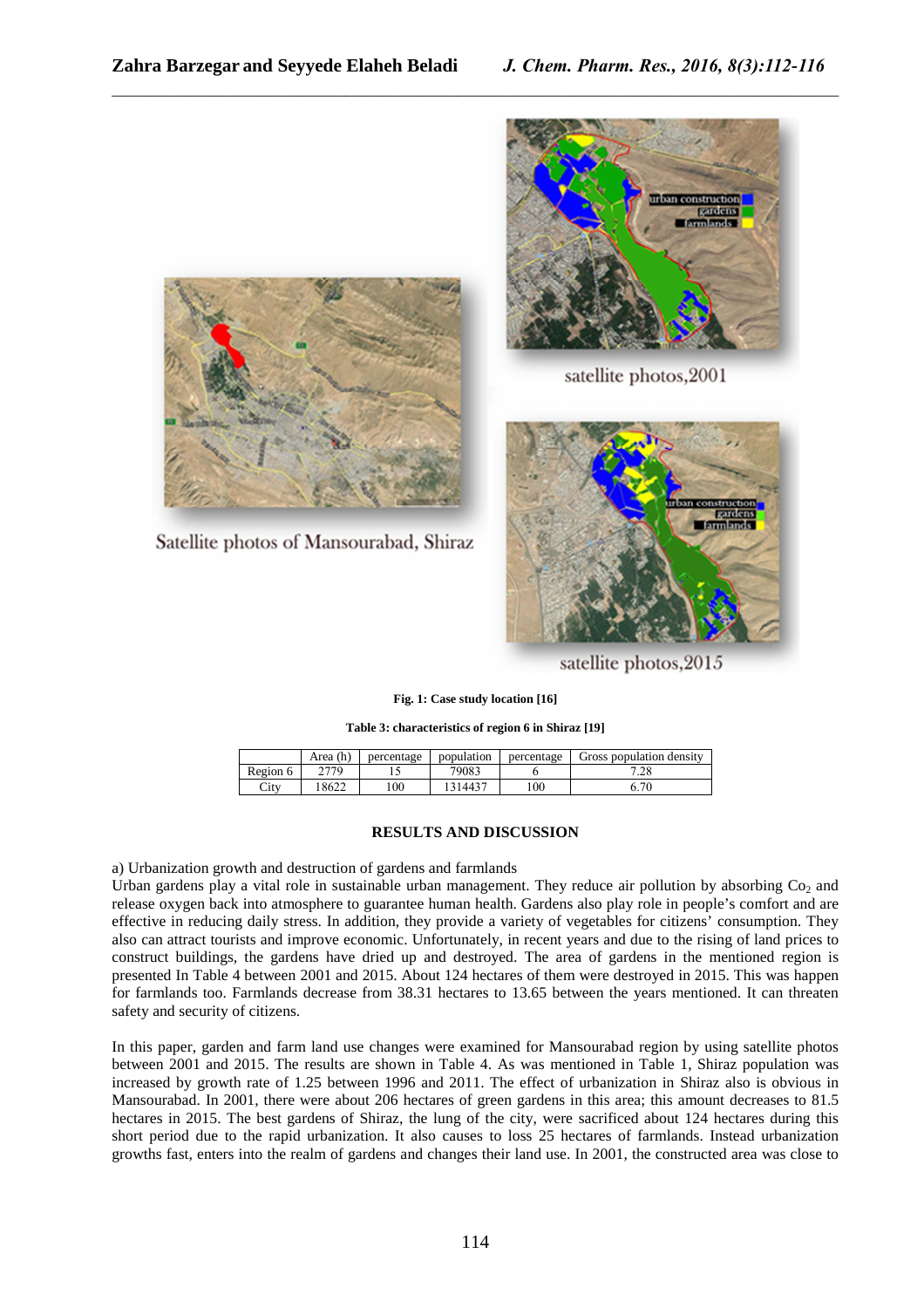78.63 hectares; we witness a growth rate of 1.53% in 2015 (about 120.29 hectares). In return for rapid urbanization what is lost is the lung of the city, unfortunately.

\_\_\_\_\_\_\_\_\_\_\_\_\_\_\_\_\_\_\_\_\_\_\_\_\_\_\_\_\_\_\_\_\_\_\_\_\_\_\_\_\_\_\_\_\_\_\_\_\_\_\_\_\_\_\_\_\_\_\_\_\_\_\_\_\_\_\_\_\_\_\_\_\_\_\_\_\_\_

**Table 4: Estimating land use for Mansourabad in 2001 and 2015** 

|      | gardens | land farms | Urban construction |
|------|---------|------------|--------------------|
| 2001 | 205.97  | 38.31      | 78.63              |
| 2015 | 815     | 13.65      | 120.29             |

b) An increase in emissions and reduce the production of oxygen

According to information obtained through Great Electrical Distribution Company, the power consumption of each Household per capita is 290 KWH which is three times more than global consumption (See Table 5). In Iran, the gas consumption household per capita is also 1700 m<sup>3</sup>, which is four times more than world consumption (Fig. 2). As a result, every 1 KWH of electricity produces 15 g and every 1  $m<sup>3</sup>$  of gas produces 1800 g of Co<sub>2</sub>. That means each household produces 43.5 Kg environmental pollution with consuming 1 KWH of electricity and produces 3060 kg environmental pollution with consuming  $1 \text{ m}^3$  of gas.

| vear                    | 1994  | 1995  | 1996  | 1997  | 1998  | 1999  |
|-------------------------|-------|-------|-------|-------|-------|-------|
| Per capita consumption  | 2.65  | 2.72  | 2.93  | 3.09  |       | 3.15  |
| Household's consumption | 12.80 | 12.97 | 13.72 | 14.16 | 13.47 | 13.84 |
| vear                    | 2000  | 2001  | 2002  | 2003  | 2004  | 2005  |
| Per capita consumption  | 3.35  | 3.35  | 3.64  | 3.81  | 3.98  | 4.15  |
| Household's consumption | 14.46 | 14.20 | 15.16 | 15.54 | 15.93 | 16.26 |



**Fig. 2: the comparison of energy consumption by each household according to growth rate of energy per capita [1]** 

c) Comparison of produced oxygen and absorbed  $Co<sub>2</sub>$  by gardens with emission of environment

Breathing space of each person is  $17-23$  m<sup>2</sup> around him, a space in which individuals work, watch TV, sleep, etc. Trees play a vital role in reducing air pollution [15]. Oxygen produced by trees is different in cities. It is due to the number of healthy trees and their growth and also the diameter of the tree trunk. The amount of oxygen (produced by urban gardens) people need is based on the population and density. Cities with a high population density tend to consume the oxygen produced by urban gardens [5]. A healthy adult tree can produce about 120 kg of oxygen annually. On the other hand, each person consumed 175 kg of oxygen each year. Each tree can absorb near 454 g of pollution annually [18]. One Hectares of a forest is able to absorb 10 tons of  $Co<sub>2</sub>$  yearly.

Today, there are only about 81.5 hectares of garden in the region under study. According to a 124.5 hectare decrease in gardens, the growth in energy consumption per capita and an increase in the pollution are directly under the influence of rapid urbanization. Therefore, it seems necessary to use renewable energy due to the fossil energy poverty and environmental conditions of Mansourabad region.

#### **CONCLUSION**

Shiraz has faced a rapid urbanization and migrations in recent years. It has also an effect on the region under study. In 2001, the area for construction was about 79 hectares while it increases to 121 hectares in 2015. One reason can be an increase in the land price. About 124 hectares of gardens destroyed to construct buildings. It leaves an irreparable environmental damage. Land use changes occur as the result of urban growth in Shiraz and in